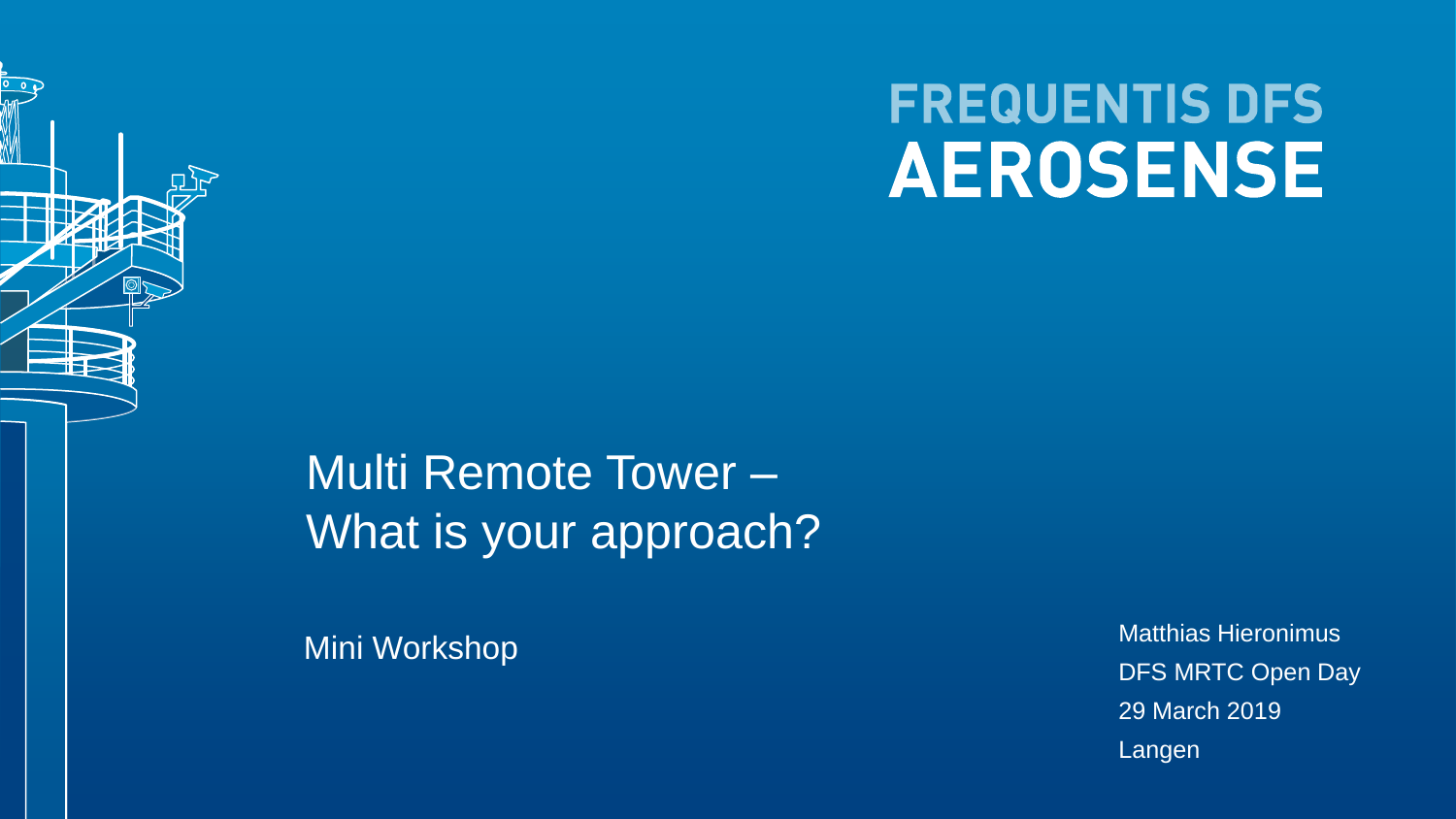# <span id="page-1-0"></span>[D](#page-0-0)FS Aviation Services and Frequentis build AEROSENSE

Your specialist to build, implement & certify remote sensing solutions for ATC



**ERFOUENTIS DES AEROSENSE**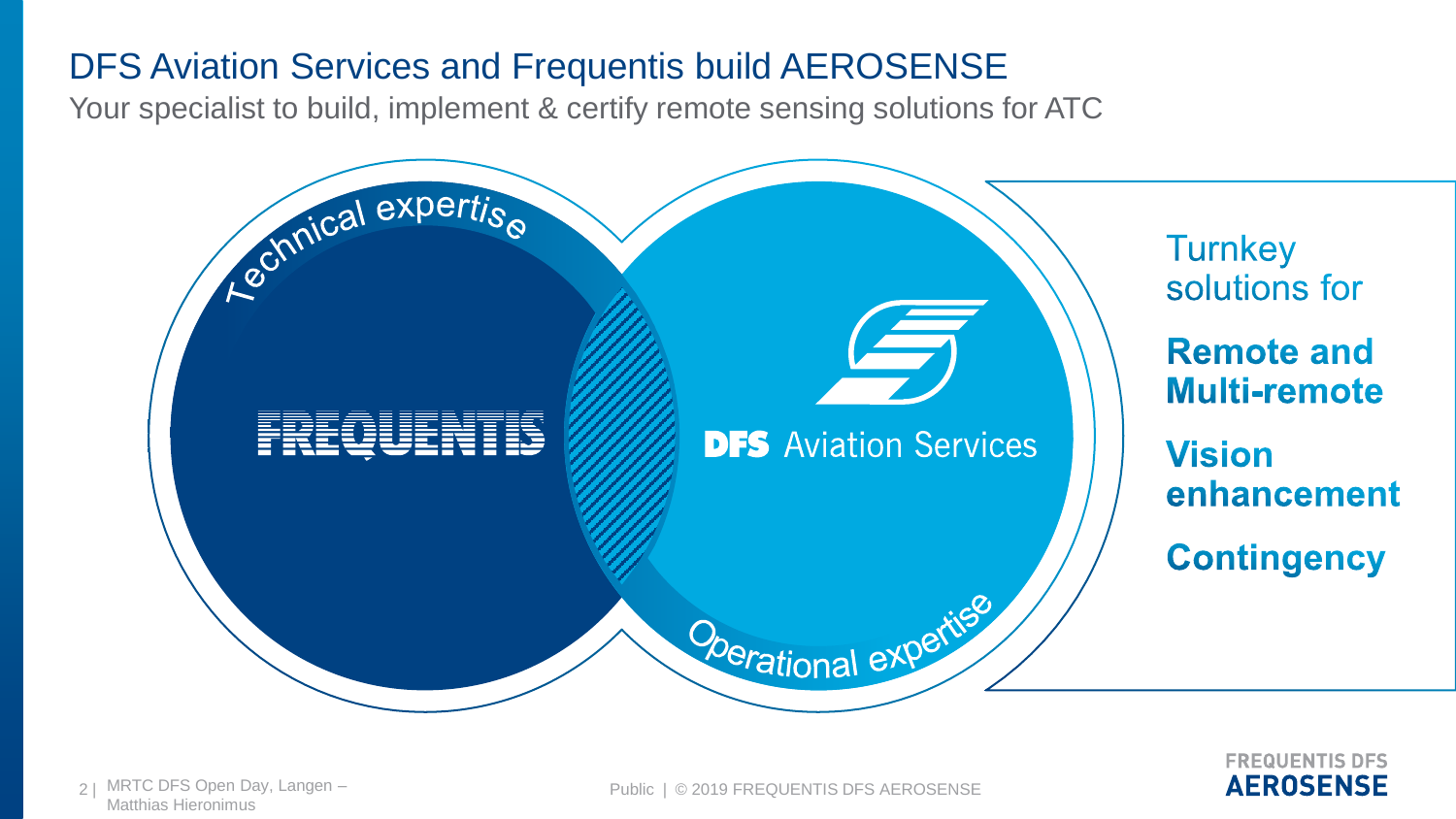#### <span id="page-2-0"></span>[R](#page-1-0)easons to Be Sceptical

What remote tower customers expect the most



- Reliability and continuity
- **Safety**
- Capacity

How will staff/customers see multi remote tower settings?

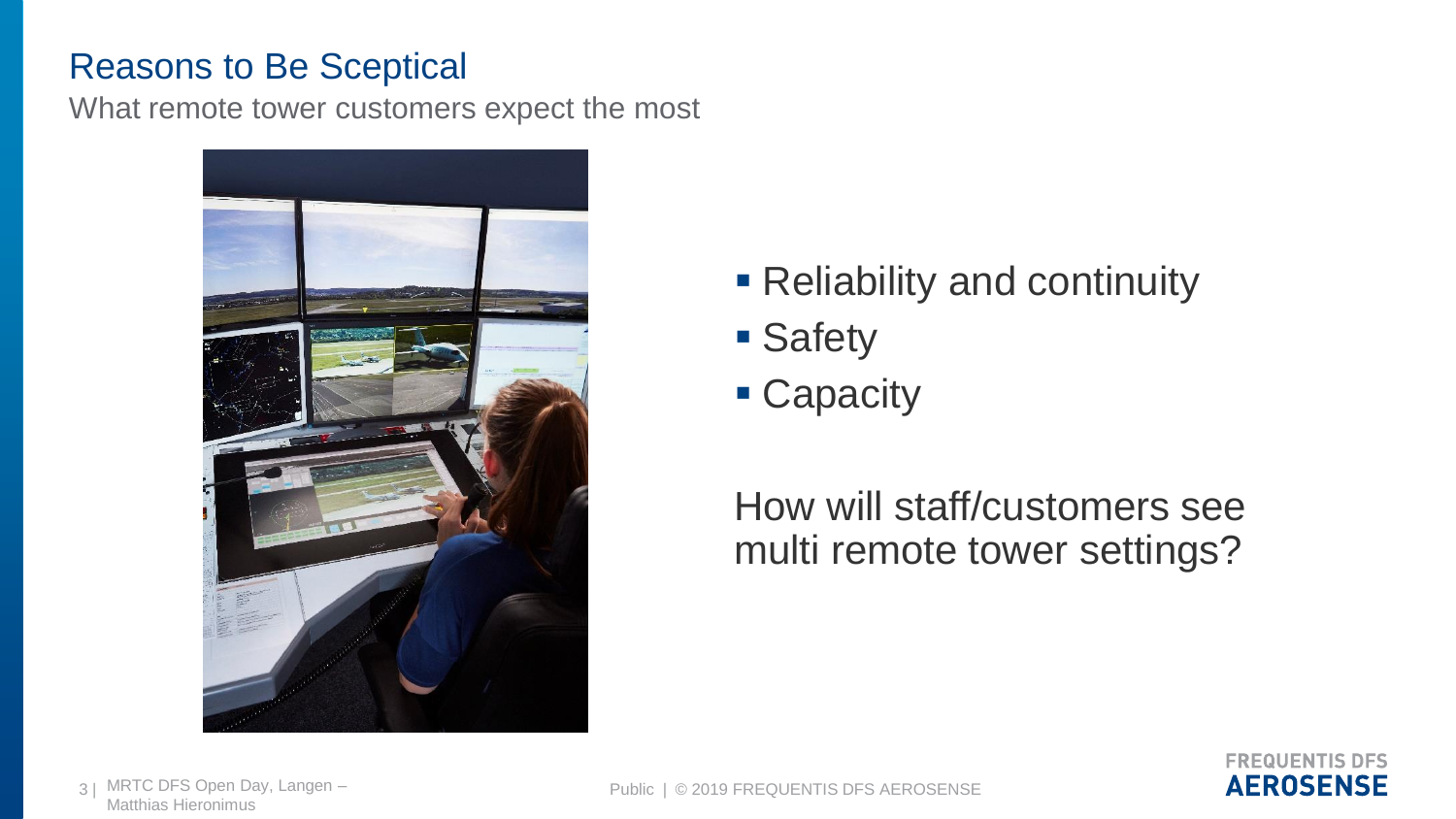#### <span id="page-3-0"></span>**[T](#page-2-0)urnkey**

Technical and operational support of the process in all phases



**ERFOUENTIS DES AEROSENSE**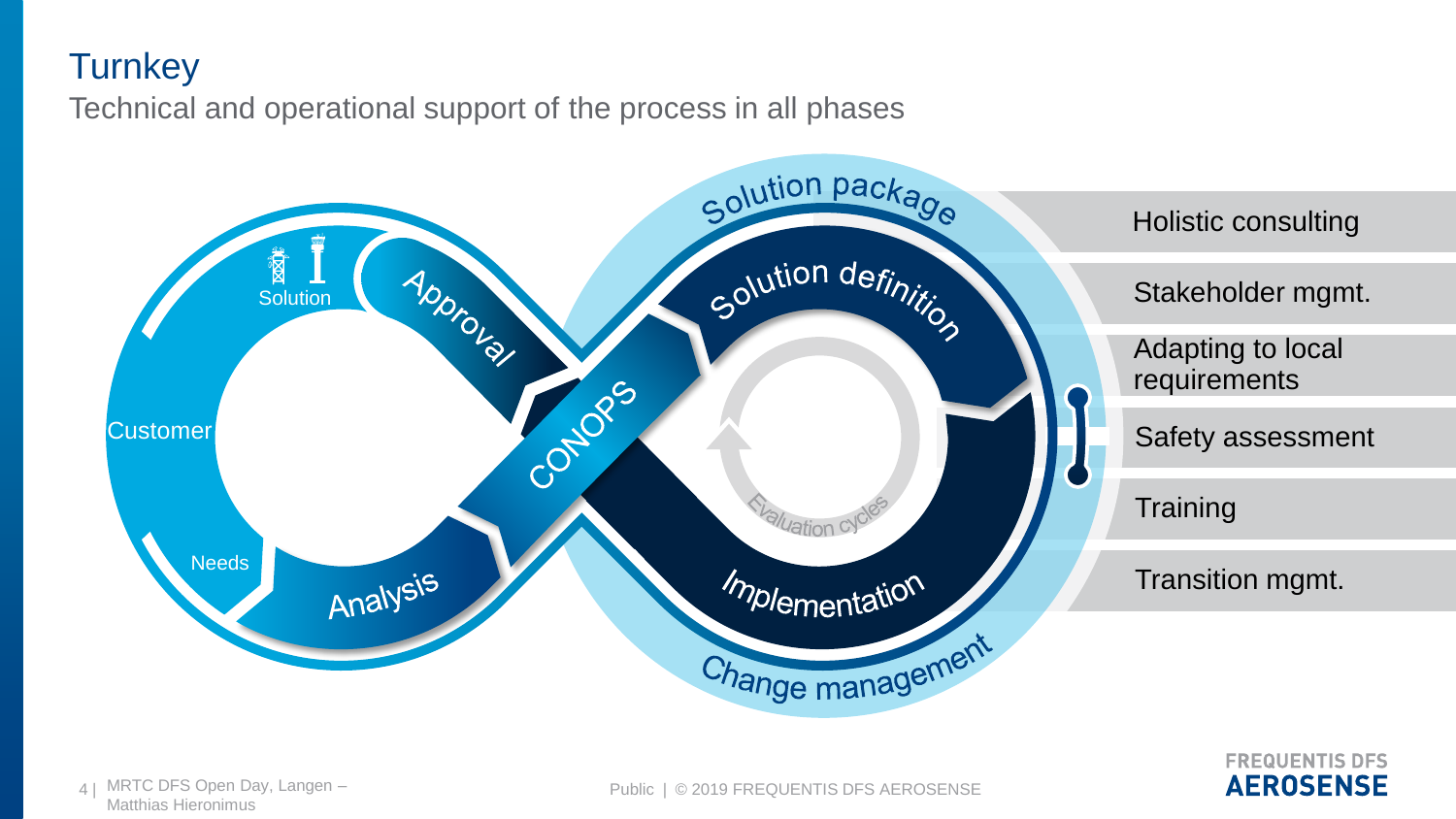#### <span id="page-4-0"></span>[I](#page-3-0)mplementation

…more than just delivering hardware



**FREQUENTIS DFS AEROSENSE**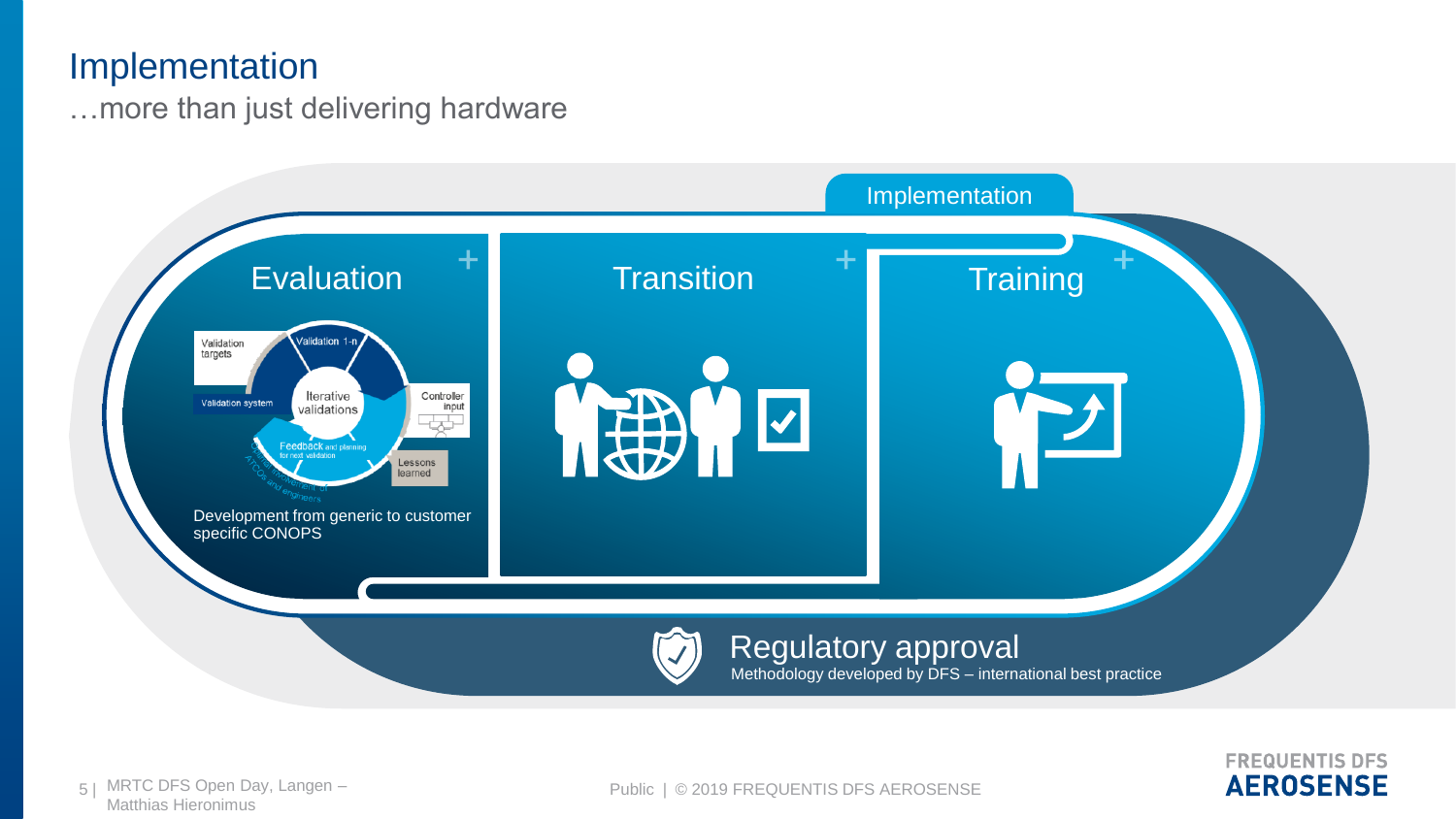### <span id="page-5-0"></span>Ensuring a safe and reliable operation of multi remote tower installation





Matthias Hieronimus 6 |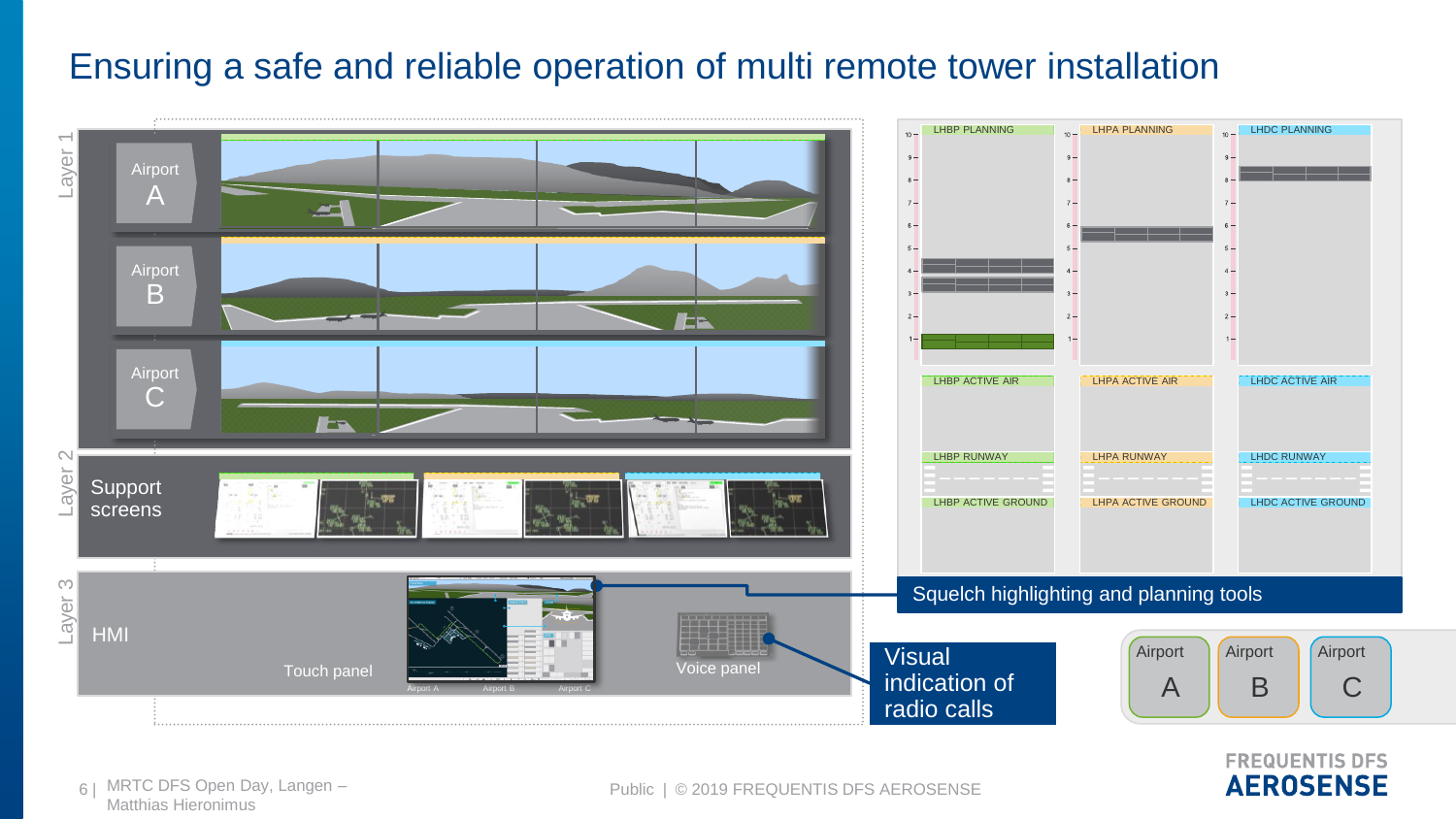# [R](#page-5-0)emote Tower Center - Leipzig

Compact footprint: controller working position



**FREQUENTIS DFS AEROSENSE** 

Matthias Hieronimus 7 | MRTC DFS Open Day, Langen -

Public | © 2019 FREQUENTIS DFS AEROSENSE